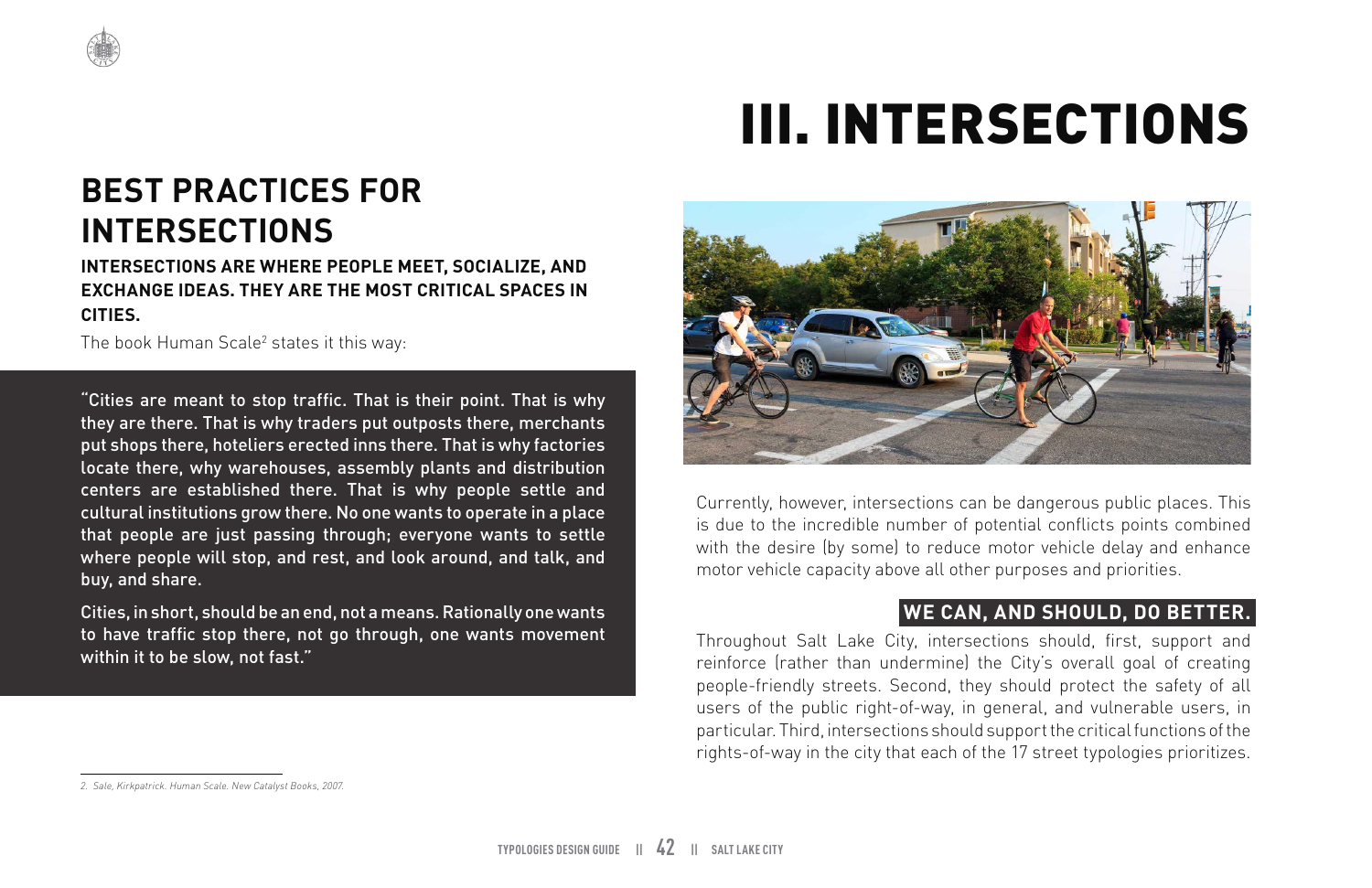

The following principles should be applied to all intersections, universally:

- Intersections should be safe, easy, and intuitive for all users to negotiate, regardless of their ability or transportation choice;
- Transportation modes and right-of-way functions prioritized on intersecting streets should be prioritized where they intersect;
- Intersections should use the smallest effective curb radii possible, consistent with desired design vehicles and turning speeds;
- Protect people walking, bicycling, and using mobility devices from potential injury or discomfort by increasing their visibility and physical protection or separation at and near conflict points and crossing locations, including reducing vehicle speeds and limiting potential conflict points with vehicles;
- Design intersections to discourage excess speeds, reduce crossing distances, and provide space for public realm enhancements.

## INTERSECTIONS AND PLACE TYPES

The 17 street typologies presented in this Guide can potentially intersect in many different combinations. This section of the Guide provides infrastructure recommendations for nine high-level intersection typologies, based on the general scale of the streets involved: major, medium, local, and shared.

Like the street typologies, these nine intersection typologies and their respective elements and recommendations should be considered as a starting point for designing intersections of different sizes and intensities. The matrix in Table 1 may need to be adapted further to complement specific transportation, land use, and urban design contexts, and supplemented with appropriate improvements from the Best Practices in Table 2 and the Additional Intersection Features list in Table 3. Recommendations from these tables may be reviewed, applied, and refined intersection-by-intersection, particularly as they relate to UDOT facilities.

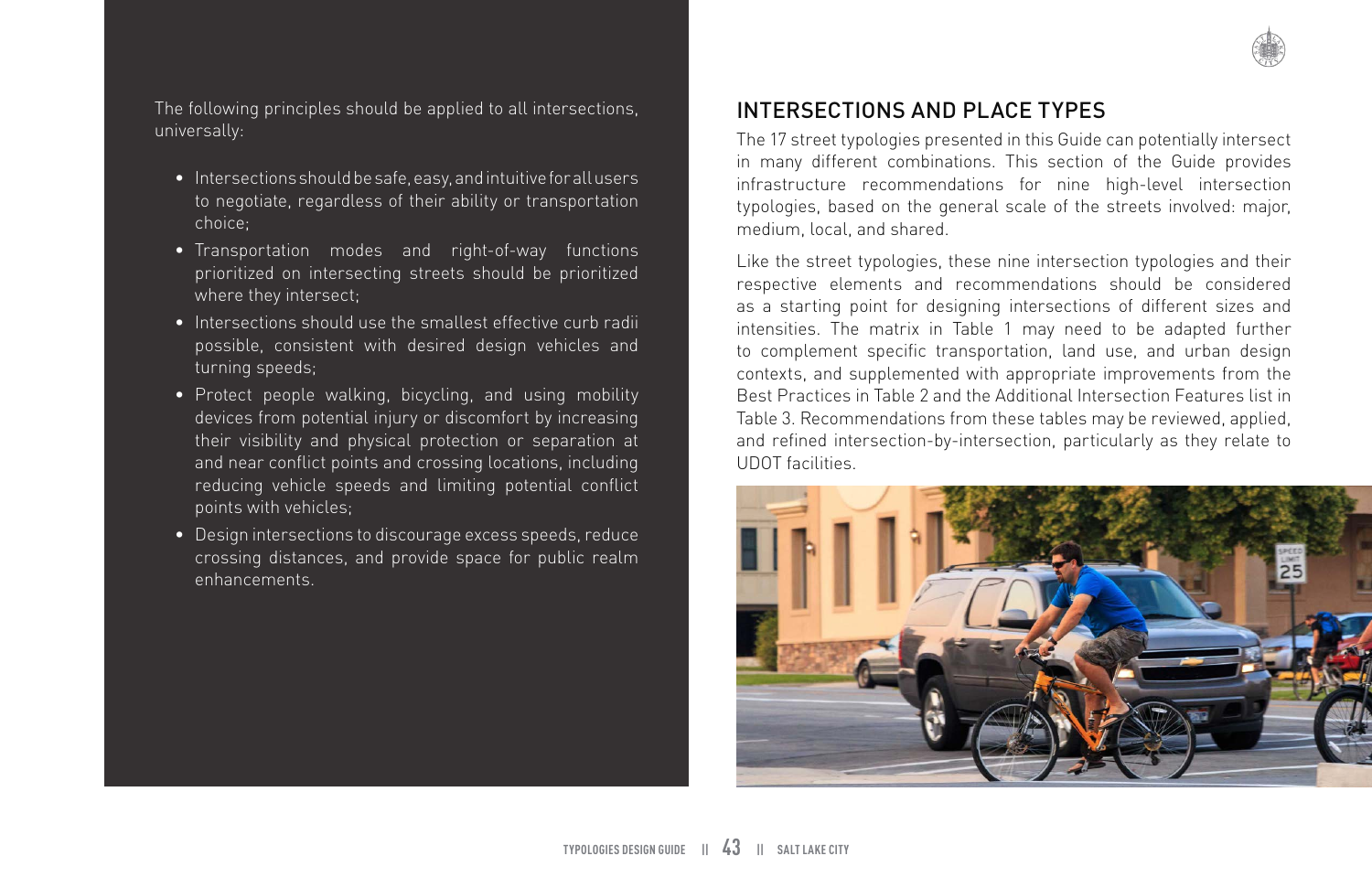

# **TABLE 1: INTERSECTION TYPOLOGIES**

|                                      |                                                                                                                                                                                                                                                 | <b>MAJOR STREET</b>                                                                                                                                                                                                 |                                                                                                                                                                                                                                                                             | <b>MEDIUM STREET</b>                                                                                    | <b>LOCAL STREET</b>                                                                                                                                                      |
|--------------------------------------|-------------------------------------------------------------------------------------------------------------------------------------------------------------------------------------------------------------------------------------------------|---------------------------------------------------------------------------------------------------------------------------------------------------------------------------------------------------------------------|-----------------------------------------------------------------------------------------------------------------------------------------------------------------------------------------------------------------------------------------------------------------------------|---------------------------------------------------------------------------------------------------------|--------------------------------------------------------------------------------------------------------------------------------------------------------------------------|
| <b>MAJOR STREET</b>                  | Signalized intersection best practices*<br>"Look Before Crossing" signs/stencils<br>Protected intersection (see Table 3 for<br>definition)<br>Centerline hardening<br>Bike boxes and/or colored paving<br>through intersection                  | - Pedestrian refuge islands/medians<br>- Curb extensions<br>- Reduced curb radii**<br>- Leading pedestrian and/or<br>bicycle interval<br>- Perpendicular curb cuts<br>- Pull-out transit stops with queue jumps     |                                                                                                                                                                                                                                                                             |                                                                                                         |                                                                                                                                                                          |
| <b>MEDIUM STREET</b>                 | Signalized intersection best practices*<br>"Look Before Crossing" signs/stencils<br>Protected intersection<br>Centerline hardening<br>Bike boxes and/or colored paving<br>through intersection<br>Leading pedestrian and/or<br>bicycle interval | - Perpendicular curb cuts<br>- In-lane transit stops<br>- Reduced curb radii**<br><b>SPECIFIC TO MAJOR STREET:</b><br>- Pedestrian refuge islands/medians<br><b>SPECIFIC TO MEDIUM STREET:</b><br>- Curb extensions | Signalized intersection best practices*<br>Protected intersection<br>Centerline hardening<br>Bike boxes and/or colored paving<br>through intersection<br>Pedestrian refuge islands/medians<br>Curb extensions<br>Reduced curb radii**                                       |                                                                                                         |                                                                                                                                                                          |
| LOCAL STREET                         | Stop controlled or signalized<br>intersection best practices*<br>"Look Before Crossing" signs/stencils<br>Protected intersection<br>Bike boxes and/or colored paving<br>through intersection                                                    | <b>SPECIFIC TO LOCAL STREET:</b><br>- Curb extensions<br>- Reduced curb radii**<br>- Traffic diverters                                                                                                              | Stop controlled or signalized<br>intersection best practices*<br>Bike boxes and/or colored paving<br>through intersection<br>Protected intersection<br><b>SPECIFIC TO MEDIUM STREET:</b><br>Pedestrian refuge islands/medians                                               | <b>SPECIFIC TO LOCAL STREET:</b><br>- Curb extensions<br>- Reduced curb radii**<br>- Traffic diverters  | Stop controlled or signalized<br>intersection best practices*<br>Curb extensions<br>Reduced curb radii**<br>Raised intersection                                          |
| <b>STREET</b><br>SHARED <sub>1</sub> | Signalized intersection best practices*<br>or mid-block crossing<br>"Look Before Crossing" signs/stencils<br>Protected intersection<br>Bike boxes and/or colored paving<br>through intersection                                                 | <b>SPECIFIC TO MAJOR STREET:</b><br>- Pedestrian refuge islands/medians<br><b>SPECIFIC TO SHARED STREET:</b><br>- Curb extensions<br>- Reduced curb radii**<br>- Traffic diverters                                  | Signalized intersection best practices*<br>or mid-block crossing<br>- "Look Before Crossing" signs/stencils<br>Protected intersection<br>Bike boxes and/or colored paving<br>through intersection<br><b>SPECIFIC TO MEDIUM STREET:</b><br>Pedestrian refuge islands/medians | <b>SPECIFIC TO SHARED STREET:</b><br>- Curb extensions<br>- Reduced curb radii**<br>- Traffic diverters | Stop controlled intersection<br>best practices*<br>Curb extensions<br>Reduced curb radii**<br>Raised intersection<br>Colored paving through interse<br>Raised crosswalks |

| <b>LOCAL STREET</b>                                                                                                                                                                       |
|-------------------------------------------------------------------------------------------------------------------------------------------------------------------------------------------|
|                                                                                                                                                                                           |
|                                                                                                                                                                                           |
| - Stop controlled or signalized<br>intersection best practices*<br>- Curb extensions<br>- Reduced curb radii**<br>- Raised intersection                                                   |
| - Stop controlled intersection<br>best practices*<br>- Curb extensions<br>- Reduced curb radii**<br>- Raised intersection<br>- Colored paving through intersection<br>- Raised crosswalks |

Notes:

\*See Table 2 for signalized and stop-controlled intersection best practices

\*\*Reduced curb radii may vary depending on context, but could be as low as 10'-15'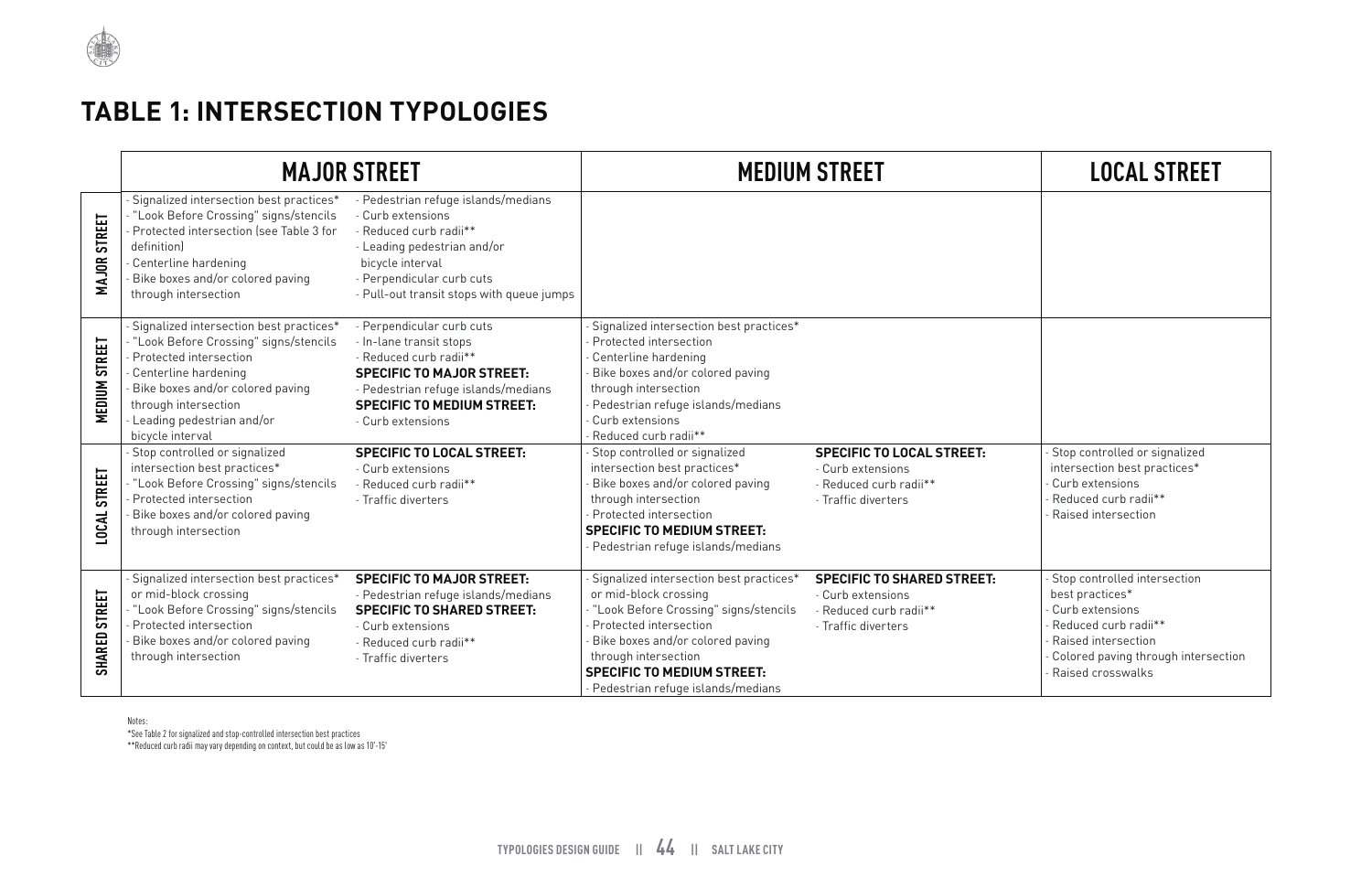

 $A<sub>1</sub>$  and/or high concentrations of people walking are

. legs of all intersections with marked crosswalks.

e of a crosswalk) and be ADA compliant.

ity devices. Consider automatic rather than actuated

.<br>In vegetation, buildings, etc., are considered. Refer to

ive curb radius will vary depending on the design

**Int Master Plan for recommendations for vehicular** 

 $\mathbf s$  and when designed following best practices, bicycling. Design should provide splitter islands line by at least one vehicle length to shorten aces can be used to guide people with visual  $\mu$  is safeger stowards on the roadway. Bicycle ramps  $\mu$ psswalk areas.

# **TABLE 2: INTERSECTION BEST PRACTICES**

| <b>IMPROVEMENT</b>                                  | <b>NOTES</b>                                                                                                                                                                                                                                                                                                                                                                                                                                                                                                                                                                                                                                                                                                                    |  |  |
|-----------------------------------------------------|---------------------------------------------------------------------------------------------------------------------------------------------------------------------------------------------------------------------------------------------------------------------------------------------------------------------------------------------------------------------------------------------------------------------------------------------------------------------------------------------------------------------------------------------------------------------------------------------------------------------------------------------------------------------------------------------------------------------------------|--|--|
| SIGNALIZED INTERSECTION BEST PRACTICES              |                                                                                                                                                                                                                                                                                                                                                                                                                                                                                                                                                                                                                                                                                                                                 |  |  |
| <b>ADEQUATE PEDESTRIAN CROSSING TIMES</b>           | Assume no more than 3.5 feet/second for crossing time, and perhaps closer to 3.0 or less where slower and/or high<br>expected. This provides more time for people to get across the intersection.                                                                                                                                                                                                                                                                                                                                                                                                                                                                                                                               |  |  |
| PEDESTRIAN COUNTDOWN TIMERS                         | Include countdown timers in all new pedestrian signals.                                                                                                                                                                                                                                                                                                                                                                                                                                                                                                                                                                                                                                                                         |  |  |
| <b>BICYCLE DETECTION</b>                            | Ensure loop, radar, or video detection is properly configured to detect people bicycling at logical stopping locations.                                                                                                                                                                                                                                                                                                                                                                                                                                                                                                                                                                                                         |  |  |
| SIGNAL POLE AND CABINET PLACEMENT                   | Ensure pole and cabinet placements do not obstruct pedestrian areas.                                                                                                                                                                                                                                                                                                                                                                                                                                                                                                                                                                                                                                                            |  |  |
| <b>HIGH-VISIBILITY CROSSWALKS ON ALL APPROACHES</b> | High-visibility crosswalk designs improve driver compliance at crosswalks, and should be included on all legs of al                                                                                                                                                                                                                                                                                                                                                                                                                                                                                                                                                                                                             |  |  |
| DETECTABLE, ADA-COMPLIANT CURB RAMPS                | All curb ramps should use detectable warning surfaces (alerting visually-impaired people to the presence of a cros                                                                                                                                                                                                                                                                                                                                                                                                                                                                                                                                                                                                              |  |  |
| <b>PERPENDICULAR CURB CUTS</b>                      | Place pedestrian ramps perpendicular to the curb and roadway to align with crosswalk locations.                                                                                                                                                                                                                                                                                                                                                                                                                                                                                                                                                                                                                                 |  |  |
| <b>ACCESSIBLE PEDESTRIAN ACTUATION BUTTONS</b>      | Ensure that pedestrian push-buttons at crosswalks are accessible to all users, including people in mobility devices<br>pedestrian phases at high pedestrian volume intersections.                                                                                                                                                                                                                                                                                                                                                                                                                                                                                                                                               |  |  |
| <b>PEDESTRIAN-SCALE LIGHTING</b>                    | Use pedestrian-scale street lighting to improve nighttime visibility at intersections. Ensure that changes in vegetati<br>the Street Light Master Plan for recommendations for vehicular lighting recommendations.                                                                                                                                                                                                                                                                                                                                                                                                                                                                                                              |  |  |
|                                                     | UNSIGNALIZED INTERSECTION BEST PRACTICES                                                                                                                                                                                                                                                                                                                                                                                                                                                                                                                                                                                                                                                                                        |  |  |
| <b>MARKED CROSSWALKS AND CURB RAMPS</b>             | Provide crosswalks and ramps at all legs of intersections that have sidewalks leading into them.                                                                                                                                                                                                                                                                                                                                                                                                                                                                                                                                                                                                                                |  |  |
| <b>REDUCED CURB RADII</b>                           | Reducing the curb radii encourages vehicles to slow down during turning movements. The desired effective curb ra<br>vehicle, but 15' effective radii may be appropriate in many contexts.                                                                                                                                                                                                                                                                                                                                                                                                                                                                                                                                       |  |  |
| PEDESTRIAN-SCALE LIGHTING                           | Use pedestrian-scale street lighting to improve nighttime visibility at intersections. Refer to the Street Light Master<br>lighting recommendations.                                                                                                                                                                                                                                                                                                                                                                                                                                                                                                                                                                            |  |  |
| <b>ROUNDABOUTS</b>                                  | Roundabouts may be appropriate treatments for some intersection typologies. In the right circumstances and wher<br>roundabouts can reduce vehicle delay, crashes, and may provide safer conditions for people walking and bicycling.<br>at approaches to provide a refuge for people crossing the street, and set crosswalks back from the yield line by at le<br>the crossing distance, reduce conflict points, and improve pedestrian visibility. Detectable pavement surfaces can b<br>impairments towards safe crossing locations. Bike lanes at roundabouts should always be raised and physically se<br>may be needed to guide people bicycling towards raised bike lanes, sidewalks, and bicycle crossing or crosswalk a |  |  |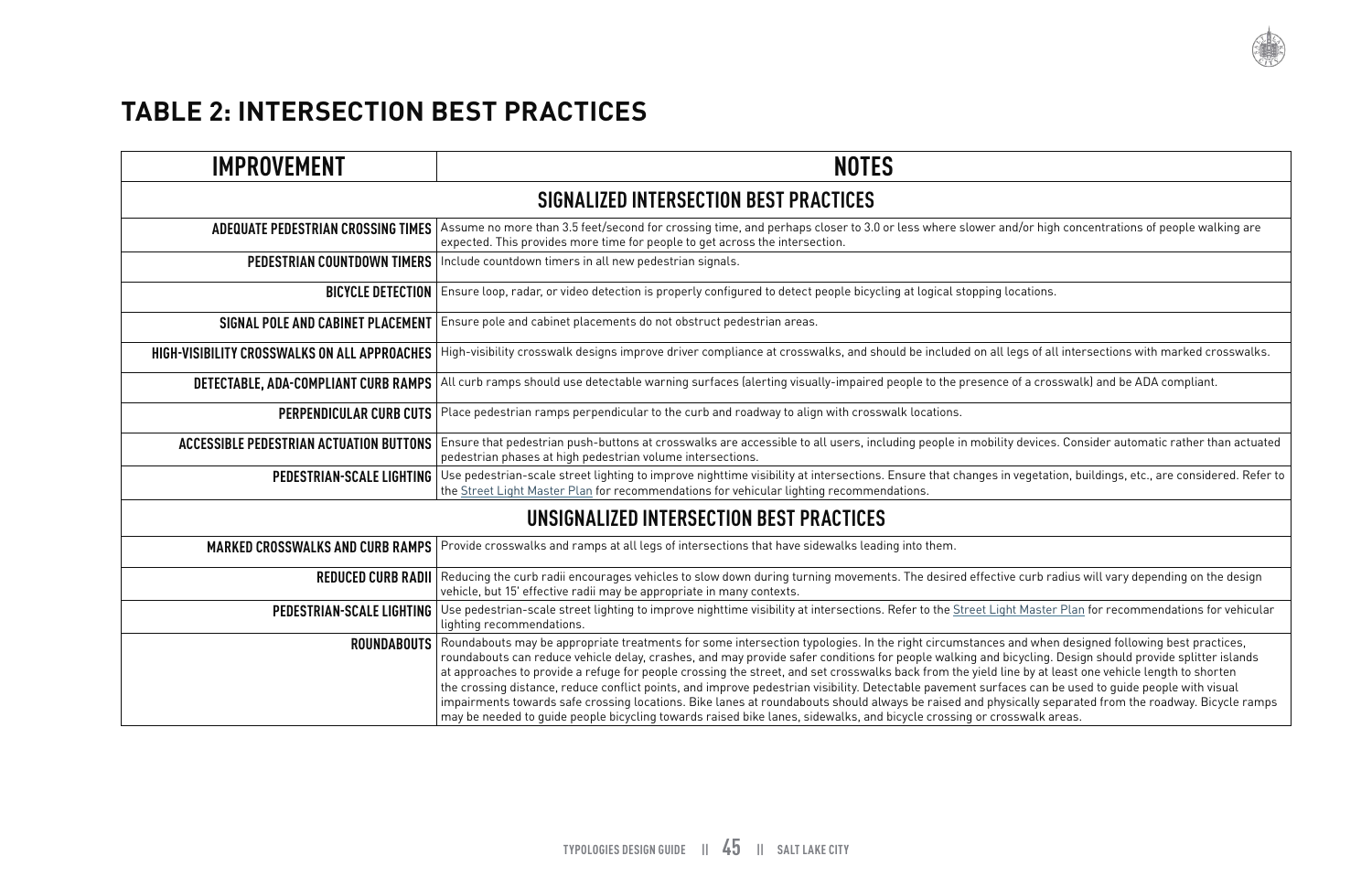courage people to be aware of their

.<br>al, giving people walking a head start to ng volumes of people walking and turning

a time. These should be at least 6' wide tedestrian crossing volumes or additional in locations of this

ction at the centerline, requiring drivers to<br>sswalk.

ibility of people walking and bicycling intersection rget speed, design vehicle, drainage, and

.<br>The intersection of a "shared street" with a

and making people walking more visible.

in between signal locations. Beacon type to highe to highe and regulate traffic and regulate traffic and the te hing Beacons can be used at small-medium ossings on major streets and some medium

e left-turn green arrow, reducing conflicts.

bicycling can queue in front of vehicles as

**Pactem** interstubus a protectulum a protection and  $\epsilon$  from the path of  $\epsilon$ and bicycling, and reduce conflicts between

Internal provides a bicycle green indication

.<br>**Protect subside in** and right turn g a through movement to clear the



# **TABLE 3: ADDITIONAL INTERSECTION FEATURES**

|                                   | <b>IMPROVEMENT</b>                                | <b>NOTES</b>                                                                                                                                                                                                                                                                                                                                                                                               |
|-----------------------------------|---------------------------------------------------|------------------------------------------------------------------------------------------------------------------------------------------------------------------------------------------------------------------------------------------------------------------------------------------------------------------------------------------------------------------------------------------------------------|
| ∙≪<br>WALKING                     | "LOOK BEFORE CROSSING" STENCILS                   | These stencils should be placed near pedestrian ramps in areas with high vehicle volumes, to encourage people to be awar<br>surroundings.                                                                                                                                                                                                                                                                  |
|                                   | <b>LEADING PEDESTRIAN INTERVAL</b>                | Leading Pedestrian Intervals provide a pedestrian "walk" signal before vehicles get a green signal, giving people walking a<br>cross the street and improving their visibility. These are preferred where there are high conflicting volumes of people walki<br>vehicles, and may be combined with a Leading Bike Interval.                                                                                |
|                                   | <b>PEDESTRIAN SCRAMBLE PHASE</b>                  | This provides a dedicated all-directions pedestrian-only phase, appropriate at the highest pedestrian volume intersections.                                                                                                                                                                                                                                                                                |
|                                   | <b>PEDESTRIAN REFUGE ISLANDS</b>                  | Islands are located in the middle of the street, allowing people walking to cross half the street at a time. These should be at<br>to accommodate people bicycling as well as walking, and can be extended in locations of higher pedestrian crossing volume<br>travel lanes.                                                                                                                              |
|                                   | <b>CURB EXTENSIONS</b>                            | These bulb-out features at intersections slow traffic, shorten crossing distances, and improve pedestrian visibility.                                                                                                                                                                                                                                                                                      |
|                                   | <b>CENTERLINE HARDENING</b>                       | Centerline hardening uses physical features such as bollards or curbs extending into the intersection at the centerline, req<br>slow down and make a tighter curve when turning left. This improves safety for people in the crosswalk.                                                                                                                                                                    |
|                                   | <b>RAISED INTERSECTIONS</b>                       | The roadway can be raised at minor intersections, slowing vehicle traffic and providing better visibility of people walking an<br>across the intersection. Raised intersection designs will need to account for functions such as target speed, design vehicle,<br>other needs.                                                                                                                            |
|                                   | <b>COLORED PAVEMENT THROUGH INTERSECTIONS</b>     | Colored pavement can highlight pedestrian or bicyclist zones within an intersection, or indicate the intersection of a "share<br>higher-level street and raise driver awareness of the presence of people in the street.                                                                                                                                                                                   |
|                                   | <b>RAISED CROSSWALKS</b>                          | Raised crosswalks provide an elevated surface above the travel lane, encouraging slower speeds and making people walki                                                                                                                                                                                                                                                                                     |
|                                   | <b>PEDESTRIAN BEACONS</b>                         | Pedestrian beacons can be used to highlight and regulate traffic at frequent pedestrian crossings in between signal locatio<br>will vary depending on the street and intersection context: post-mounted Rectangular Rapid Flashing Beacons can be used<br>and small-small intersections or mid-block locations, while HAWK Beacons should be used at crossings on major streets a<br>street intersections. |
|                                   | <b>LAGGING LEFT TURNS</b>                         | Shifting left turns to end of signal phase allow people walking to clear the intersection prior to the left-turn green arrow, re                                                                                                                                                                                                                                                                           |
| ල්<br><b>LES</b><br><b>BICYCI</b> | <b>BICYCLE BOXES</b>                              | Bicycle boxes are marked on-street waiting areas near the crosswalk at intersections, so people bicycling can queue in fro<br>they wait for a green signal.                                                                                                                                                                                                                                                |
|                                   | <b>PROTECTED INTERSECTION</b>                     | A protected intersection gives people bicycling and walking a dedicated path through intersections, keeping them physically<br>vehicle traffic. These designs reduce vehicle turning speeds, improve visibility for people walking and bicycling, and reduce<br>cars and people.                                                                                                                           |
|                                   | <b>LEADING BICYCLE INTERVAL</b>                   | Where high conflicting volumes of people bicycling and turning vehicles exist, a Leading Bicycle Internal provides a bicycle<br>before the green signal for vehicles. It is often combined with a Leading Pedestrian Interval.                                                                                                                                                                             |
|                                   | <b>PROTECTIVE/PERMISSIVE BICYCLE SIGNAL PHASE</b> | Where high conflicting volumes of people bicycling and turning vehicles exist, signals should provide separate through and<br>indications for the traffic lanes parallel to separated bicycle facilities. This allows bicycles making a through movement to o<br>intersection prior to conflicting right turning vehicles.                                                                                 |
|                                   | <b>PROTECTED BICYCLE SIGNAL</b>                   | This provides a separate signal phase specifically for bicycle traffic, and is appropriate on the highest priority bicycle routes                                                                                                                                                                                                                                                                          |